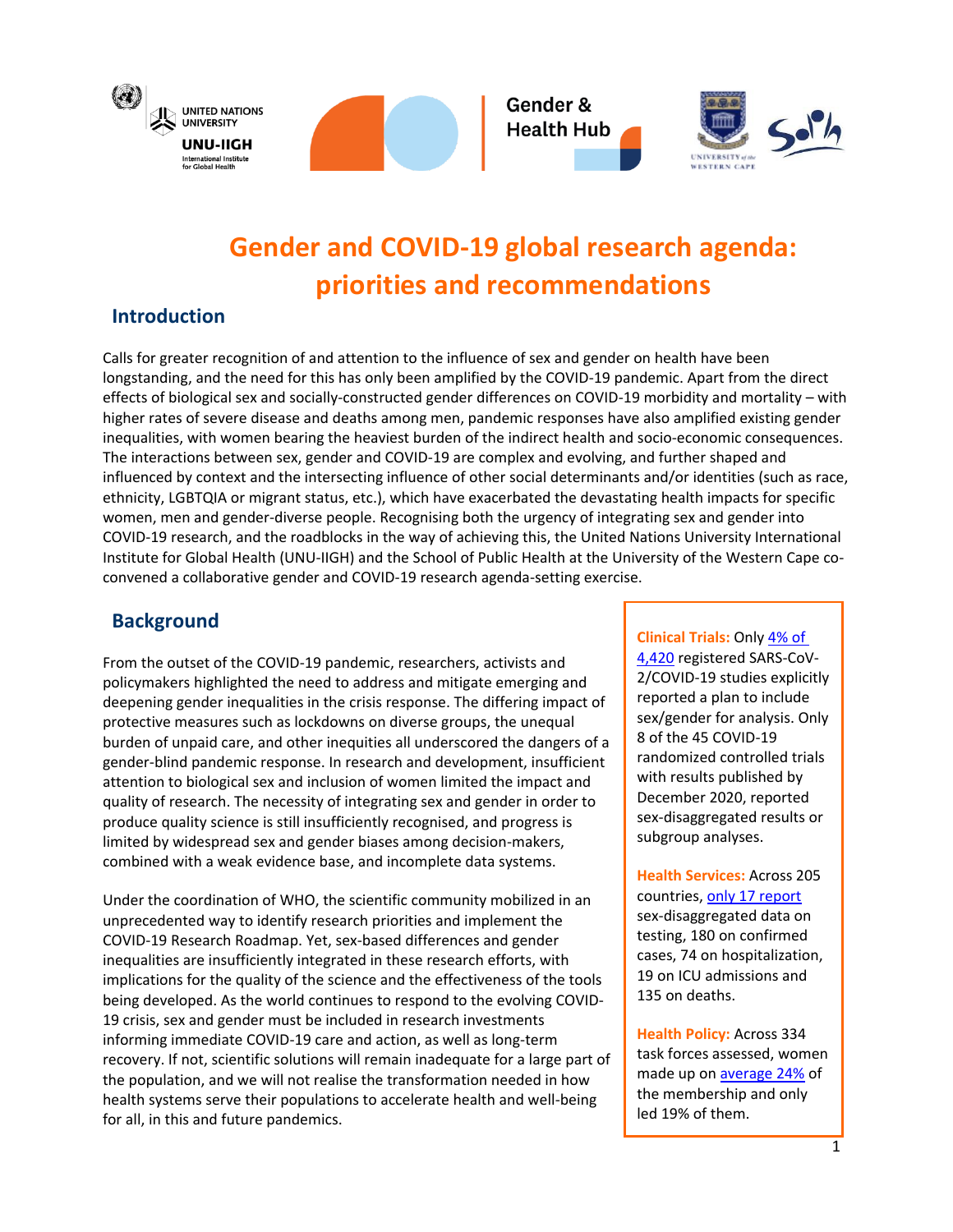## **Methods**

The gender and COVID-19 research agenda-setting exercise was co-developed through real-time learning, and open calls with a broad range of stakeholders contributing to its design, scope and content, through webinars and a community discussion board (www.ghhbuzzboard.org). This crowd-sourced collaborative, anchored in the Global South, engaged with over 1000 participants from around the world through several steps, including five global meetings, four regional consultations, and nearly 500 participants in the online discussion board. Participants co-developed research questions and responded to surveys to rank each question according to urgency and impact on public health and on gender equality. The output is a shared, prioritised, policy-relevant and people-centred research agenda for civil society, programme implementers, policymakers, funders, and researchers that applies a gender lens to COVID-19 research investments and subsequently programming and policy actions.



# **Prioritised research questions**

The research agenda is comprised of five themes, spanning across the benches, beds and boardrooms of the health sector. For background information on each theme, read this [brief.](https://www.genderhealthhub.org/wp-content/uploads/2021/02/Final-Brief-on-Gender-and-COVID-Research-Agenda_v1-003.pdf)

#### 1. Health Status and Behaviour

Sex and gender differences in COVID-19 risk, morbidity and mortality; the uptake of non-pharmaceutical interventions and vaccines; and impact on non-COVID health outcomes.

**Acceptance and uptake of COVID-19 vaccines:** Do the gender differences in the trust, acceptance and uptake of COVID-19 vaccines vary across social categories (such as race, disability, migrant status, age, sexuality and pre-existing conditions)

**Acceptance and uptake of COVID-19 vaccines:** Are there gender differences in the acceptance and uptake of COVID-19 vaccines?

**COVID-19 infections, acute morbidity, and mortality:** What are the infection, acute morbidity and mortality levels of COVID-19 among pregnant and post-partum women, and their foetus/infants across various contexts?

**Post-COVID conditions:** How do post-COVID conditions affect pregnant and postpartum women, and their foetus/infants across various contexts?

**Mental Health and other NCDs:** What was the impact of COVID-19 measures on the mental health outcomes of women, men, women, girls, boys, LGBTQI+ and gender-diverse persons?

#### 2. Research and development

Integration of biological sex (female, male, intersex) and gender (women, men, gender-diverse individuals) into the research and development of COVID-19 prophylactic products (including vaccines), therapeutics, medical devices, diagnostics, and digital health interventions.

**Participation & engagement:** How can pregnant and lactating females be ethically, and safely included in phase 3 and 4 studies for COVID-19 R&D?

**Regulation, funding & commercialisation**: In what way are sex and gender related variables integrated into national and global vaccine safety surveillance systems?

**Therapeutics & vaccines- specific population outcomes:** Does safety, efficacy, optimal dosing regime, and protective duration of the different COVID-19 vaccines differ in pregnant and lactating women, and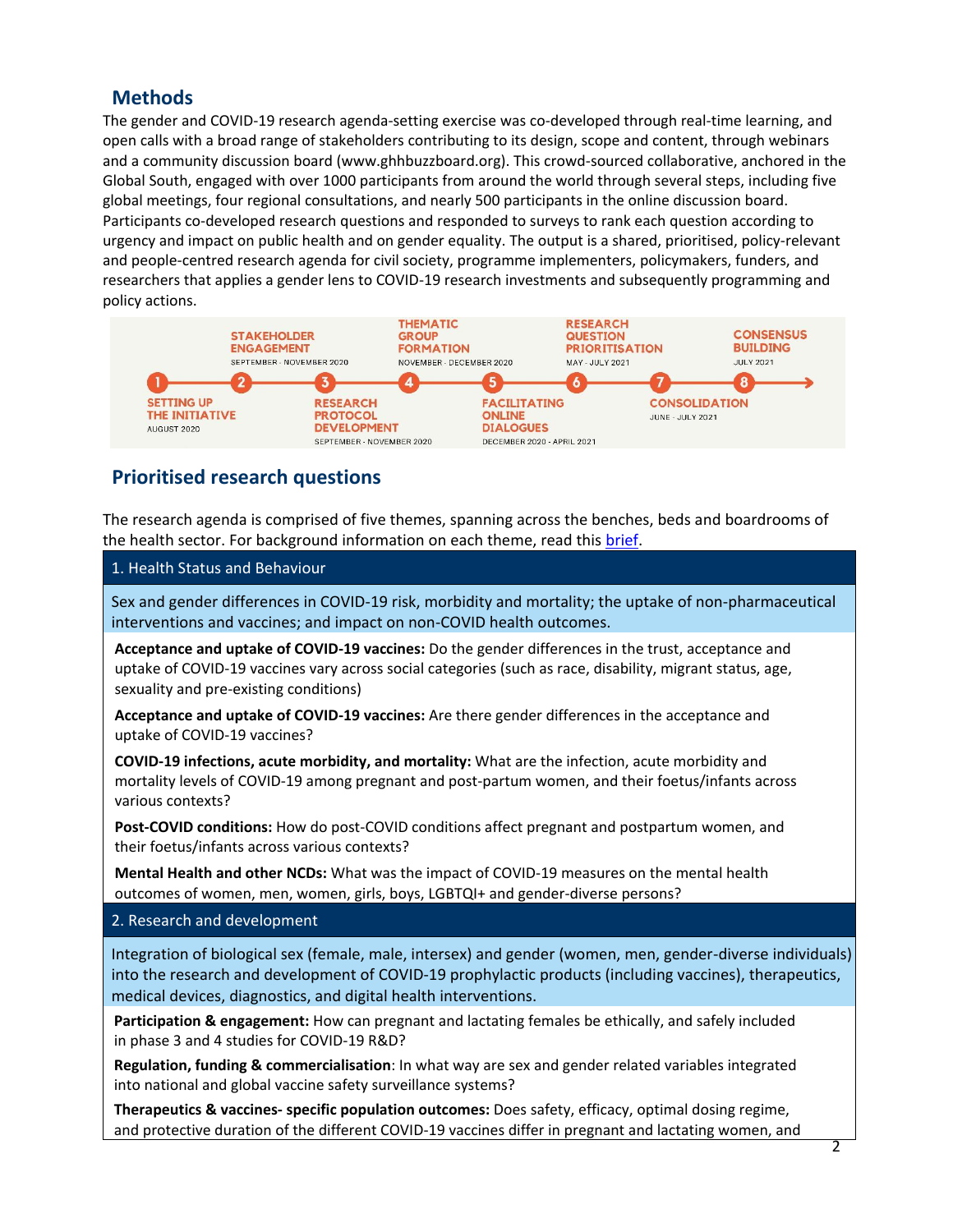their foetuses and infants/toddlers?

**Therapeutics & vaccines outcomes:** Does safety, efficacy and optimal dosing of different therapeutic interventions for COVID-19, and post-COVID conditions differ by sex, age, race?

**Therapeutics & vaccines-specific population outcomes:** Does safety, efficacy and optimal dosing regimens of different therapeutic interventions for COVID-19, and post-COVID conditions differ in pregnant and lactating women, and their foetuses and infants/toddlers?

**Participation & engagement:** What is the extent of the enrolment and participation of women in ongoing and completed COVID-19 clinical trials across various sites and countries?

**Digital health:** How can digital health intervention algorithms used in the pandemic be built to correct for gender and race bias?

3. Health Service Delivery

How gender influences the inputs for, quality of and utilisation of health service delivery for COVID-19 and non COVID-19 health conditions.

**Access:** How did health service delivery measures respond to the needs of pregnant women who tested positive for COVID-19?

**Access:** To what extent, and how has, utilization of quality sexual, reproductive and maternal health and violence against women services changed because of COVID-19?

**Access:** How has the prioritization of COVID-19 services affected access to services for non-COVID-19 health conditions by gender and its intersection with other social categories?

**Access:** How does access and quality of services for COVID-19 differ by gender and its intersection with other social categories (such as race, disability, migrant status, age, sexuality, etc.) in various contexts?

**Access:** What strategies were used to improve gender and other inequities in access and quality of care for COVID-19 services (testing, facility-based care, quarantine care, etc.) and how effective were they?

**Service delivery models:** What are the different service reorganization models implemented to ensure continuity of maternal health, sexual, and reproductive and maternal health (SRHR) and violence against women and girls (VAWG) services during the pandemic, and how effective are they?

4. Social and structural determinants

The impact of the COVID-19 pandemic on specific social and structural determinants of health with strong gendered manifestations, including gender-based violence; skewed gendered income, occupation, labour, and unpaid care; social norms; education; and the environmental determinants of health.

**Gender-based violence:** How has the prevalence, incidence, severity, and frequency of different types of GBV (including online violence, and child marriage) changed during the different phases of the COVID-19 pandemic? **Gender-based violence:** Which women and girls facing intersecting forms of discrimination (including age, poverty, disability, and sexuality, etc.) are the most vulnerable to, and affected by, different types of GBV during the pandemic?

**Gender-based violence:** What are the determinants and pathways of increased GBV in the context of COVID-19? **Gender-based violence:** What policies, programmes and interventions have been successful and most costeffective in preventing GBV during the pandemic, and over the long-term?

5. Gender and health governance for COVID-19

Understanding relationships across actors influencing power and decision making in health systems

**Data & Research Governance:** How to best support national statistical systems to produce and use sex and gender data during COVID-19 and future pandemics?

**Gender mainstreaming:** What do responsive and resilient health systems that address gender bias and advance gender equality look like?

**Gender mainstreaming:** To what extent, and how, is gender considered in the current decision making and learning processes for COVID-19?